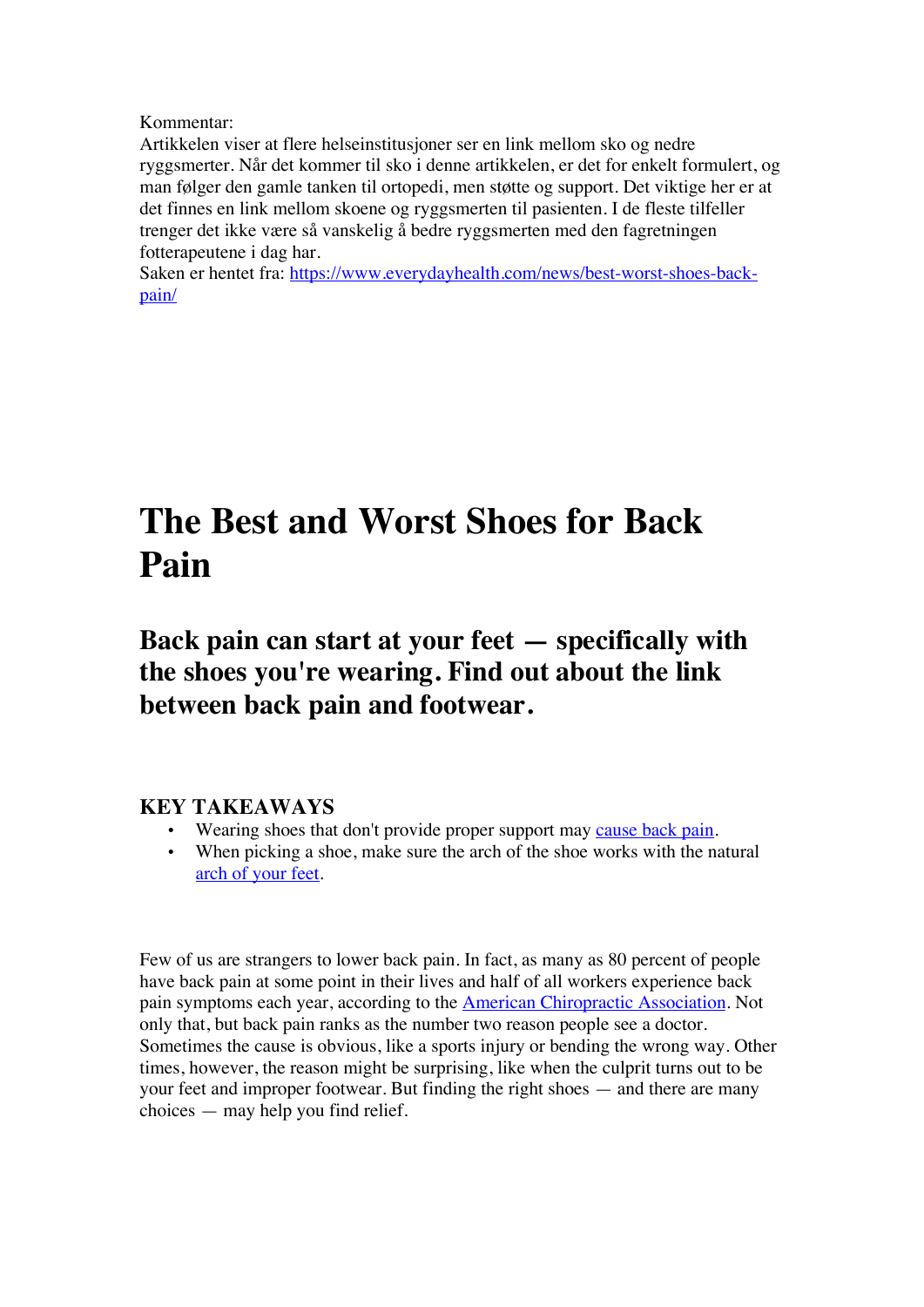## **Back Pain and Footwear: What's the Connection?**

Though your feet and favorite stilettos can seem far removed from your back, they really can be related and contributing to your pain and, in turn, stress and fatigue. It's called a kinetic chain, the idea that the way you move one part of your body affects other areas, says Jeremy Smith, MD, a spine surgeon and back pain specialist with the Orthopaedic Specialty Institute in Orange, California.

"When you have bad arch support and the gait pattern is off, that pattern travels into your back and can create stress on your back," Dr. Smith says.

Back pain and footwear can also be connected through poor choices made as consumers and fashionistas. For example, high heels can throw off alignment and add extra stress and strain on the lower back. Flip flops, at the other extreme, are so flat that the lack of support can lead to arch pain, heel pain, ankle pain, or knee pain. "Flip flops really just provide cushioning to the foot or a protective layer from the ground," says Kenneth S. Jung, MD, a foot and ankle surgeon at Kerlan-Jobe Orthopaedic Clinic in Los Angeles.

### **When Is It Time to Visit the Podiatrist?**

Back pain can have many causes, but if your primary doctor can't determine the reason for your pain, then it's time to consider seeing a podiatrist to check out your feet, gait, and alignment. To prepare for the appointment, make a list of questions and symptoms along with a medical history, including medications taken and lab tests and other tests you've had, such as X-rays and MRIs. Also, if your pain gets worse when you exercise or walk, be sure to bring along the shoes you wear for those activities.

#### **The Pros and Cons of Specialized Footwear**

Besides avoiding certain types of shoes, like high heels and flip flops, consider proactively purchasing special shoes that can help prevent or ease your back pain. "Specialized footwear can be custom-made to accommodate an individual's foot shape if a deformity exists," Dr. Jung says. "Modifications, including rocker soles, heel lifts, wedges, and posts, may be added to achieve the desired effect." By wearing specialized footwear, you may see improvement in foot and overall alignment, which can lead to more efficient muscle use. You can also get shoes custom-made to address your specific foot and back issues.

Getting specialized footwear isn't quite as easy as going to your favorite shoe store, however. You need to be fitted by a specialist, and the shoes can be costly. As with any shoes, prices vary by brand, but the cost ranges from hundreds of dollars up to \$1,000, depending on the manufacturer and craftsmanship (though your podiatrist may have a coupon you can use at specialized shoe stores). Also, because your feet will probably change over time, you may need to have the shoes modified in the future.

#### **Best Footwear for Back Pain**

There are a number of good choices when it comes to shoes designed to ease or reduce symptoms from musculoskeletal complaints involving foot, knee, hip, and back pain, Jung says. "All of these are linked, and the force imparted on the foot is ultimately imparted on the back."

The main thing you should focus on is making sure you choose the right shoe for your particular foot type and problem.